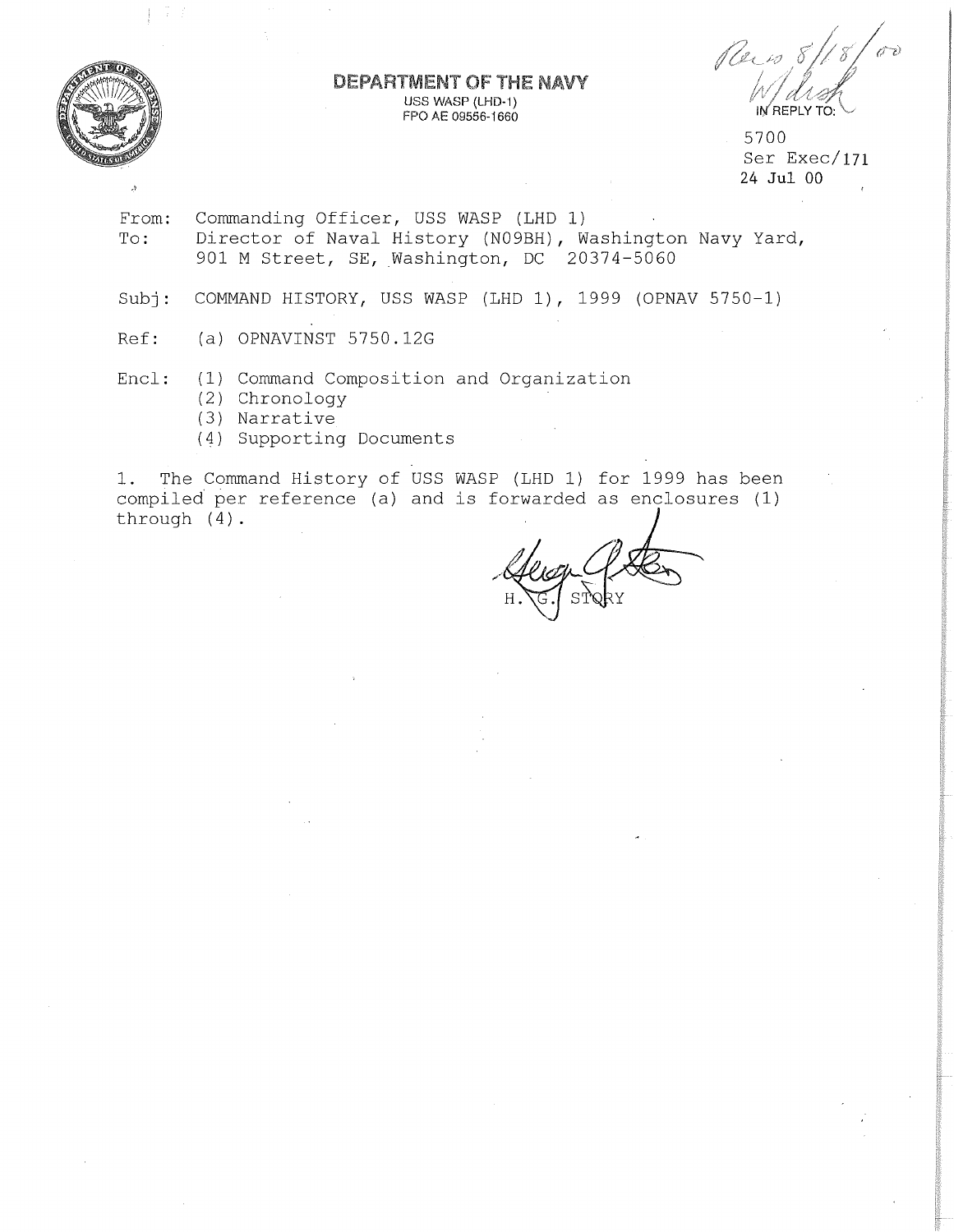## **COMMAND COMPOSITION AND ORGANIZATION**

1. **Mission** - USS WASP (LHD 1) is a multi-purpose amphibious assault ship whose primary mission is to embark, deploy, support and land elements of a Marine Landing Force in amphibious assault operations by helicopter, landing craft, amphibious vehicles, V/STOL or any combination of these methods. USS WASP has a secondary mission of sea control.

## 2. **Chain of Command**

#### **Administrative**

Commander, Amphibious Group TWO Commander, Naval Surface Force, U.S. Atlantic Fleet

#### **Operational**

Commander, Amphibious Squadron Eight

# 3. **Commanding Officer**

CAPT T. J. Anderson, USN (01 Jan 99 - 08 Jan 99) CAPT H. G. Story, .USN (08 Jan 99 - 31 Dec 99)

## 4. **Embarked/Attached Commands and Detachments**

Commander, Amphibious Group Two Commander, Amphibious Striking Force Rear Admiral G. S. Holder (01 Jan 99 - 05 Feb 99) Rear Admiral W. G. Sutton (05 Feb 99 - 31 Dec 99) Commander Amphibious Squadron Eight Captain R. H. Enderly (01 Jan 99 - 28 Oct 99) Captain J. A. Read (28 Oct 99 - 31 Dec 99) Commander, 24 Marine Expeditionary Unit Colonel R. T. Tryon Helicopter Combat Support Squadron Assault Craft Unit FOUR Detachment BRAVO Two LCAC 71 LCAC 60 LCAC 39

## 5. **Homeport** - Naval Station Norfolk, Virginia.

| JAN | Change of Command, PMA-NNSY |
|-----|-----------------------------|
| FEB | PMA-NNSY                    |
| MAR | PMA-NNSY, LOA               |
| APR | CART II/Sea Trials          |
| MAY | E-Qual, FLEET WEEK NYC      |
| JUN | TCAT, AVCERT                |

 $Enc1 (1)$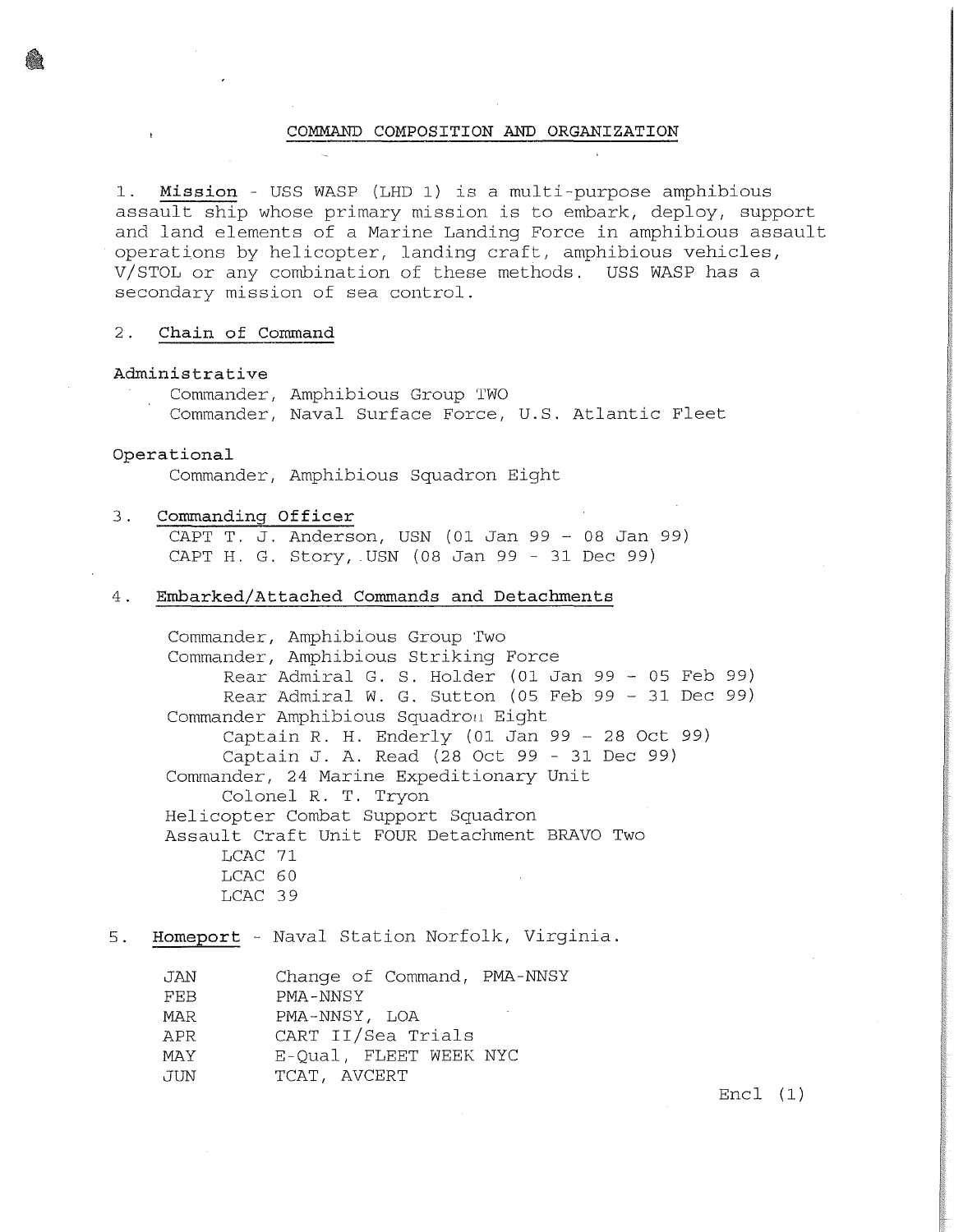JUL LTT AUG TSTA I, II, III, MISSILEX, FEP, AMMO onload<br>OCT PMINT  $\verb|PMINT|$ NOV CSRR DEC MEUEX, JTFEX, SACEX/SOCEX

6. **AWARDS** AND **ACHIEVEMENTS** - WASf' has won Two Armed Forces Expeditionary Medals, one Joint Meritorious Unit Commendation, Two SECNAV Environmental Quality and Environmental Safety Awards, Two Tycom Safety Awards and one SECNAV Safety Award, the 1998 Allen G. Ogden award and was the Flagship during Fleet Week 99.

CY 98 FY 98 FY 98 FY 98 FY 98 FY 98 FY 98 FY 98 FY 98 FY 98 FY 98 Battle Efficiency "E" Award Maritime Warfare Excelience, black "E" Award Engineering Survivability Excellence, red "E" Award Command and Control Excellence, green "E" Award Logistics Management Excellence, blue "E" Award Health and Wellness Excellence, green "H" .Award CNO Safety Award TYCOM Safety Award Marjorie Sterritt Battleship Fund Award SECNAV Environmental Quality Award CNO Environmental Quality Award Runner up for the Allen Ogden Crash and Savage Award Runner up for the Edward F. Ney Food Service Award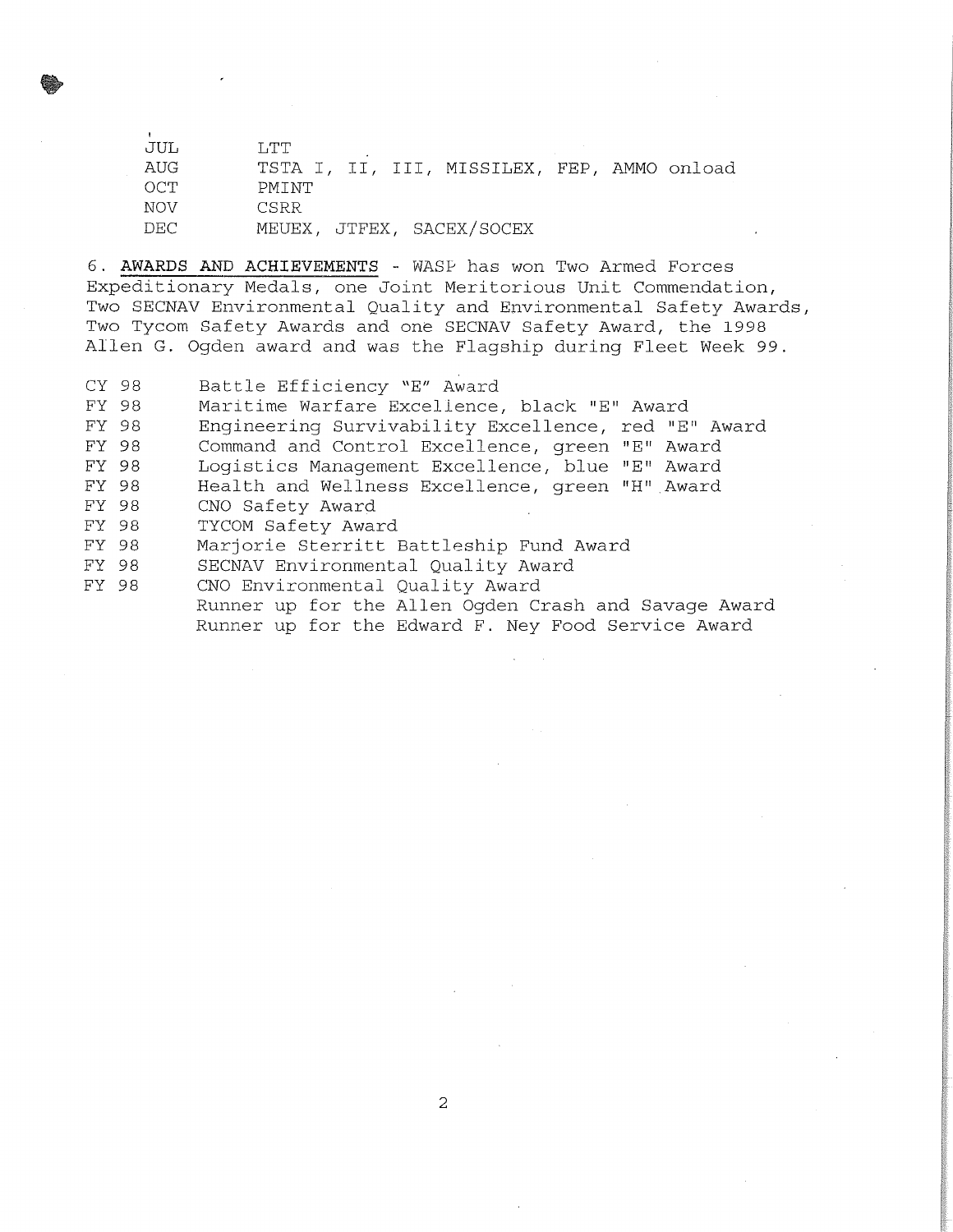## **CHRONOLOGY**

### **January 1999**

•

- 01 Jan Moored to Pier 5, Berth *2* North, Naval Station Norfolk, VA for holiday leave and upkeep.
- 08 Jan Change of Command ceremony held onboard. Capt. Hugh G. Story relieves Capt. Thomas J. Anderson
- 11 Jan Dead stick move to NorfoJk Naval Shipyard, Pier 8 Berth 2, starboard side. Commenced tropical hours.
- 19 Jan Capt. Story held first Captain's Call, for El to E3 personnel in the Hangar Bay.
- 22 Jan Jan Ships company moved to berthing barge. Received word on NEY runner-up selection

## **February 1999**

|  | 11 Feb |  |  |  |  | Began weekly Light off training. |
|--|--------|--|--|--|--|----------------------------------|
|--|--------|--|--|--|--|----------------------------------|

- 12 Feb Began weekly General Quarters training.
- 28 Feb WASP won second Battle Battle "E" award. WASP received the TYCOM Safety Award.

## **March 1999**

- 01 Mar Capt. Story designates Process Action Team (PAT) to determine feasibility of increasing WASP duty sections to more than six.
- 13 Mar Three Norfolk Naval Shipyard workers sustain injuries from steam valve leak.
- 14 Mar One worker dies of injuries sustained in steam valve leak.
- 19 Mar Weekly General Quarters drills end.
- 23 Mar Galley reopens with cake cutting ceremony. Light off assessment (LOA) begins.
- 25 Mar LOA ends.
- 26 Mar Fast Cruise.
- 30 Mar Tropical hours end.
- 31 Mar Returned to normal working hours.

## **April 1999**

02 Apr Fast Cruise.

 $Enc1 (2)$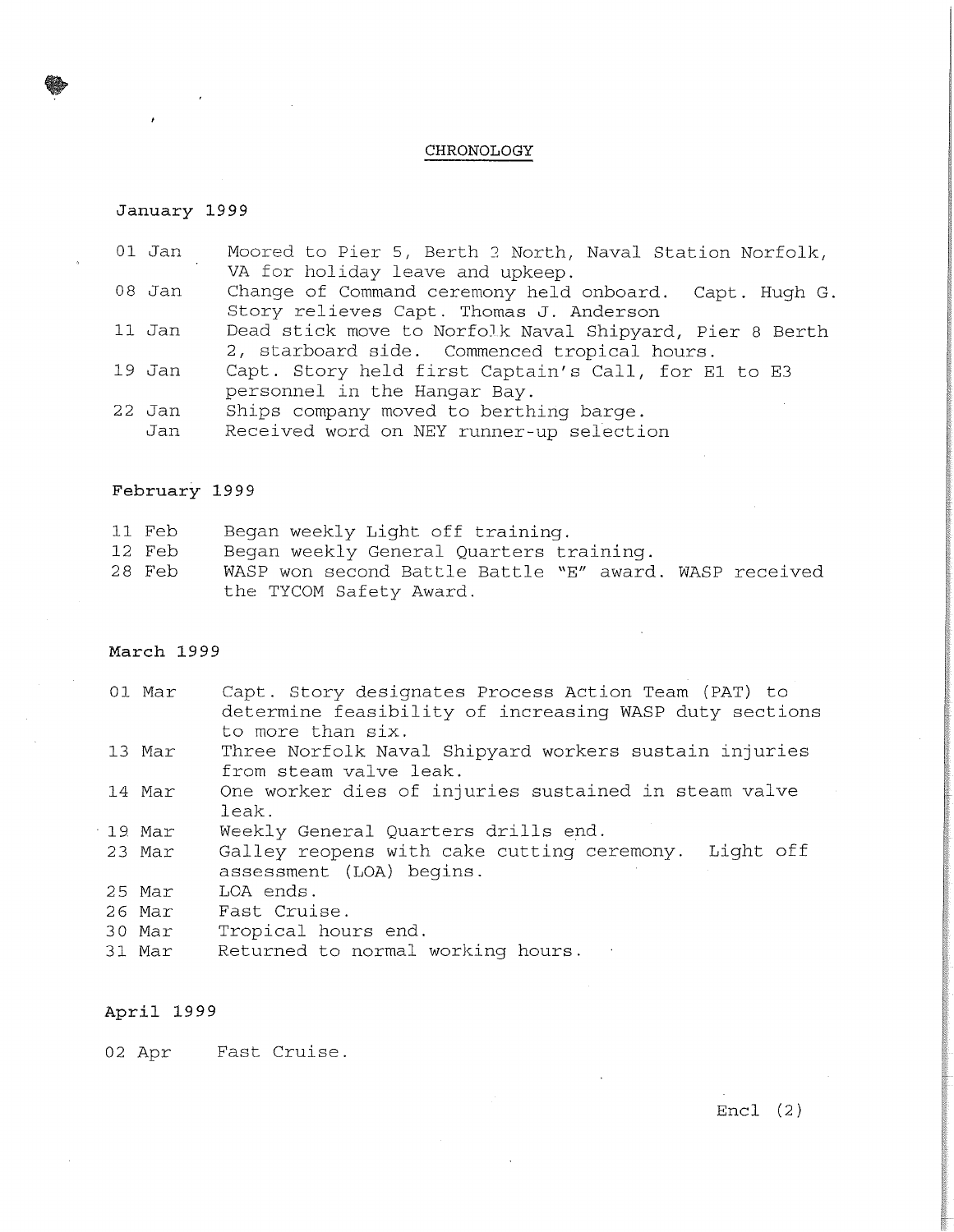- 05 Apr Fast Cruise continued.
- 07 Apr Admiral W. G. Sutton, COMPHIBGRU TWO visited.
- 08 Apr Light off.
- 12 Apr Yards finished. Underway to Norfolk Naval Station, moored to Pier 7 North, Berth 5, starboard side.

13 Apr Ship Store held grand reopening.

- 15 Apr Light off.
- 16 Apr Commenced nine-section duty.
- 18 Apr WNET-TV Channel 13, (PBS-NYC) arrived onboard for underway coverage of USS WASP for Memorial Day special.
- 19 Apr Underway. Passed E Quals. News team commenced in depth interviews with Capt. Story, and HTFN |
- 23 Apr Arrived Mayport, Fla, moored in berth C-2-1, starboard side. WNET news team departed.
- 26 Apr Underway. CART II/Sea Trials.
- 28 Apr CART II/Sea Trials end.
- 30 Apr Arrived Norfolk Naval Station, moored Pier 7 North, Berth 5, starboard side.

# **May 1999**

- 03 May Non-skid replacement began on vehicle decks.
- 05 May Supply Admiral tour. Hungarian Major General Dobo tour.
- 11 May Engineering Qualification completed.
- 14 May Office *of* Information tour.
- 15 May COMPHIBRON EIGHT embarked. COMSECONDFLT debark.
- 17 May Supply Foreign officers tour and lunch. Navy Marine Corps News Team embarks.
- 18 May Underway en route Onslow Bay, NC.
- 19 May Arrived Onslow Bay, NC, commenced SPMAGTF onload.
- 20 May Departed Onslow Bay, NC, underway en route New York.
- 21 May Risely Pier, 46 Naval Sea Cadets arrived via LCU. Embark 40 BEACHGRU TWO personnel.
- 22 May COMPHIBGRU TWO Public Affairs Reservist Augmentation team arrived for Fleet Week support. Arrival of 150 day riders. Forty-one USMC Recruiting Station New York Delayed Entry Program Pax arrived via LCU. Two PAX from NYPD arrived. Embarked 6 pax from NRD New York via helo. Embarked ten COMPHIBGRU TWO personnel via Helo, embarked 3 personnel from the US Merchant Marine Academy via helo, embarked 19 personnel from the Navy Jr. Cadet Academy via helo.
- 25 May Intrepid Museum visitors arrived. CPG-2 and DEPMARFORLANT arrived via helo. IMF DVs arrived.
- 26 May 12<sup>th</sup> annual FLEET WEEK. Parade of Ships commenced. Underway, arrived NYC. Approximately, 40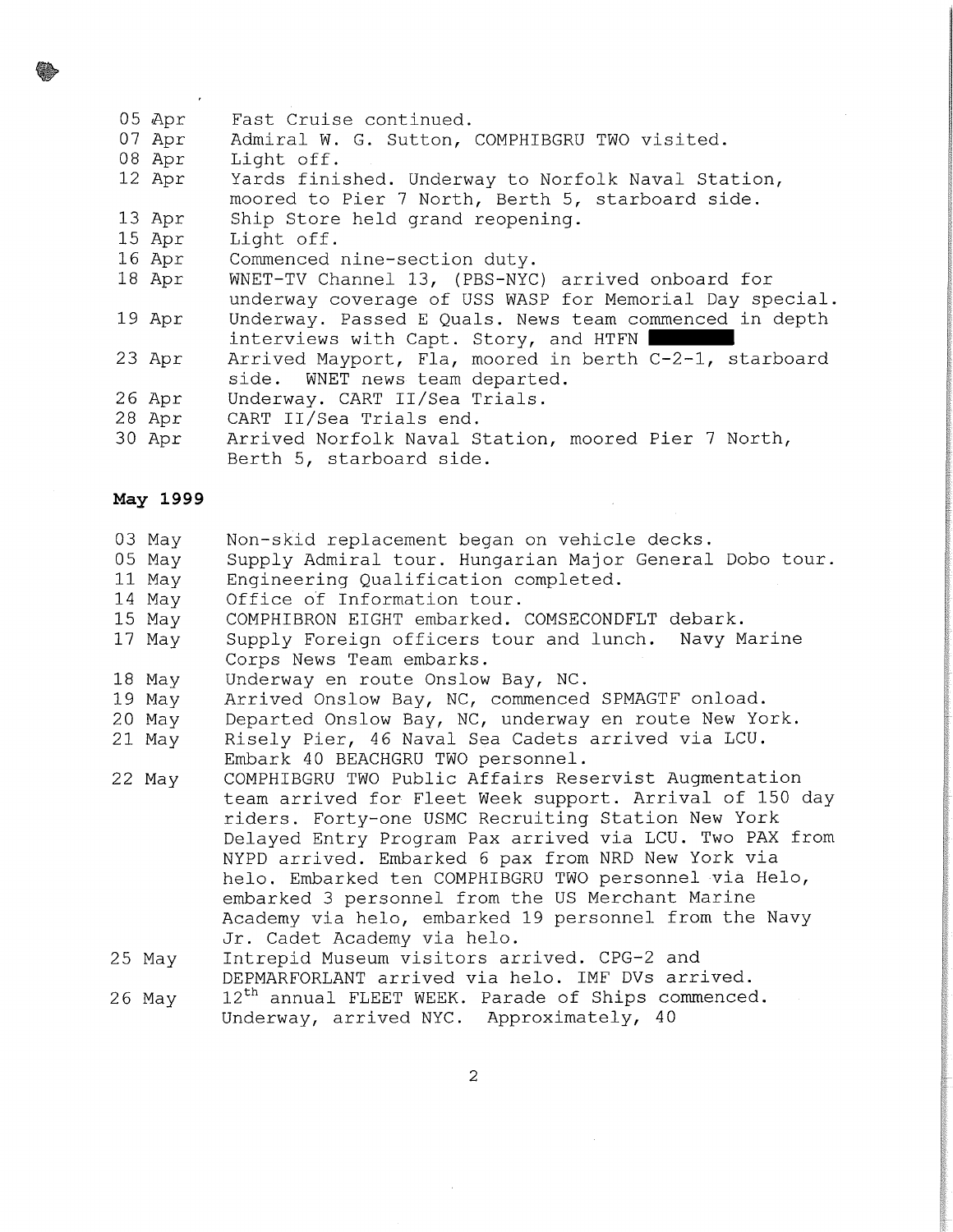Media PAX embark, including ABC-NY, WNET-TV. Day riding DV's arrived. MajGen Richard, DEPMARFORLANT, RADM Sutton, COMPHIBGRU TWO departed. Forty-six Sea Cadets departed. Forty-one USMC Recruiting Station New York Delayed Entry Program Pax departed. Two PAX from NYPD departed.

27 May "Good Day New York" Live morning show (Local NY) from Flight Deck. Navy Recruiting Command spot series debuted in Hanger Bay. Spike Lee arrived and met with Under Secretary of the Navy, the Honorable Jerry Hultin and RADM William G. Sutton, Amphibious Group Two, DVs and Military dignitaries arrived (RADM Barbara E. McGann, COMNAVCRUITCOM & MGEN Richard) . WASP Sailors appear on David Letterman show. BMl **11111111** piped. COMREL project- Jewish Hospital and Home.

28 May Live morning show, Fox and Friends, from Flight Deck. General ship visitation. COMREL project (Holy Cross Church and School & Covenant House (troubled youth)) General ship visitation.

- 29 May During Fleet Week, Reenlistment of seven Sailors onboard USS INTREPID Museum. Various activities (5k runs, Seamanship Olympics, skydiving demo, SAR demo, USA Old Guard Performance, Crew parties, receptions, tour, shows, ball games parades). WASP won the Elizabeth Fisher Cup for overall outstanding performance for athletics, seamanship and extra curricular activities.
- 30 May Sunset Parade on Flight Deck. CINCLANTFLT, Adm J. Paul Reason, interviewed on the bridge. General ship visitation. WNET Live shot from WASP.
- 31 May WNET-TV aired 2 hour Memorial Day special featuring 45 minutes of WASP packages. Aired across the United States by PBS affiliates and around the world by the Armed Forces Radio and Television Service. LCAC evolution with MTV. General ship visitation.

# **June 1999**

- 01 Jun General ship visitation.
- 02 Jun Fleet Week ends, depart NYC. Underway enroute Onslow Bay, NC.
- 04 Jun Anchored Onslow Bay, NC. Offload SPMAGTF. CPR-8 Debark. Underway enroute Norfolk, VA.
- 05 Jun Moored Naval Station Norfolk, B Pier 7N.
- 09 Jun Ninety members of the United Kingdom Joint Services Command and Staff Course (JSCSC) embarked for a tour for general orientation.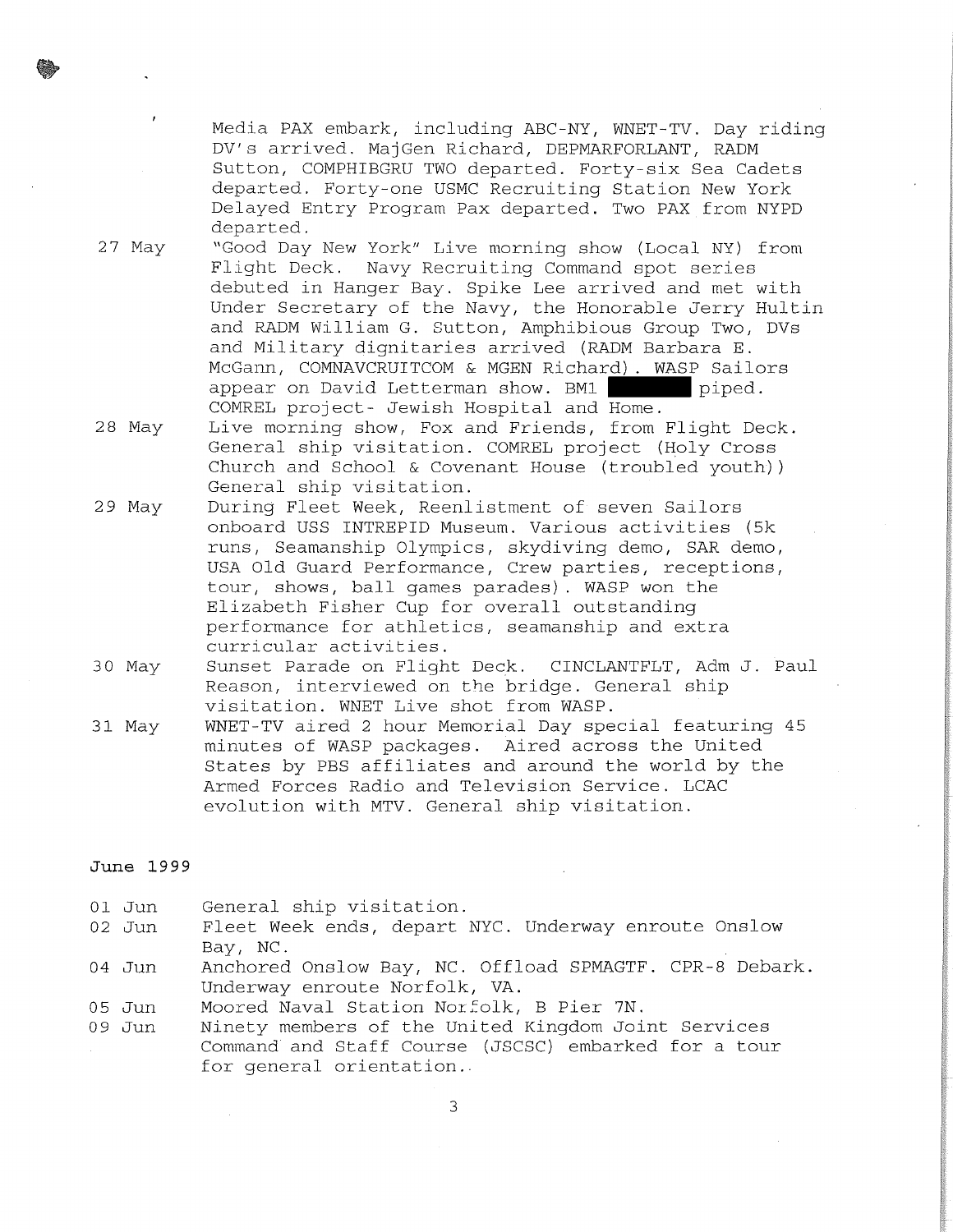- $10'$  Jun Elementary School tour of 40-45 students from the Point of View School. Tour of ship and lunch onboard. Supply Corp Officer School visit.
- 1·3 Jun Embarked three Ukrainian Naval Officers for amphibious training. Focus of effort was to provide UKN naval officers observation of planning and preparation involved in embarking a landing force.
- 15 Jun Underway - Type Commander's Amphibious Training (TCAT)- Onslow Bay, NC. AVCERT with ATG.
- 16 Jun Ukranian Officers departed.
- 18 Jun Certification of LMA.
- 24 Jun Return to homeport. TCAT completed.
- 28 Jun LMA/CSTG LTT.
- 29 Jun Tour for 20 Coca-Cola executives and their children, guest of RADM Andrew Granuzzo, Dir, Environmental Protection, Safety and Occupational Health Division (OPNAV N45) . General orientation. WASP cycling team raised over \$1600.00 for the Tour de Cure, American Diabetes Association.
- **July 1999**
- 02 Jul LMA/CSTG LTT completed.
- 06 Jul LTT in port Norfolk. NALCOMIS Assist visit. Thirtythree Sea Cadets visited.
- 08 Jul Ed Hughes, Channel 3 onboard to do a story on WASP environmental capabilities.
- 12 Jul Twenty Delayed Entry Personnel and Recruiters visit.
- 13 Jul Hosted the CINCLANTFLT Senior Naval Reserve Officer Orientation Course. (2 ADM's & 22 CAPTS) tour and lunch
- 16 Jul Three Fortune 500 CEO's and escorts visit at the invitation of SECNAV.
- 19 Jul WASP hosted 21 members of the German Armed Forces University.
- 21 Jul Forty Employers of Guard and Reserve Personnel visit.
- 23 Jul LTT ends.
- 26 Jul Underway for TSTA II/ATG Training.
- 28 Jul WASP conducted five burials at sea.
- 29 JUL WASP celebrates 10<sup>th</sup> year anniversary. Former crew members of CV-18 in attendance.
	- Jul Replaced AS-3506 VHF/UHF antenna.

## **August 1999**

- 02 Aug Underway for TSTA I, II, III.
- 03 Aug WASP conducted five burials at sea.
- 7-8 Aug Port visit - Roosevelt Roads, PR.
- 09 Aug MISSILEX - Puerto Rico OPAREA.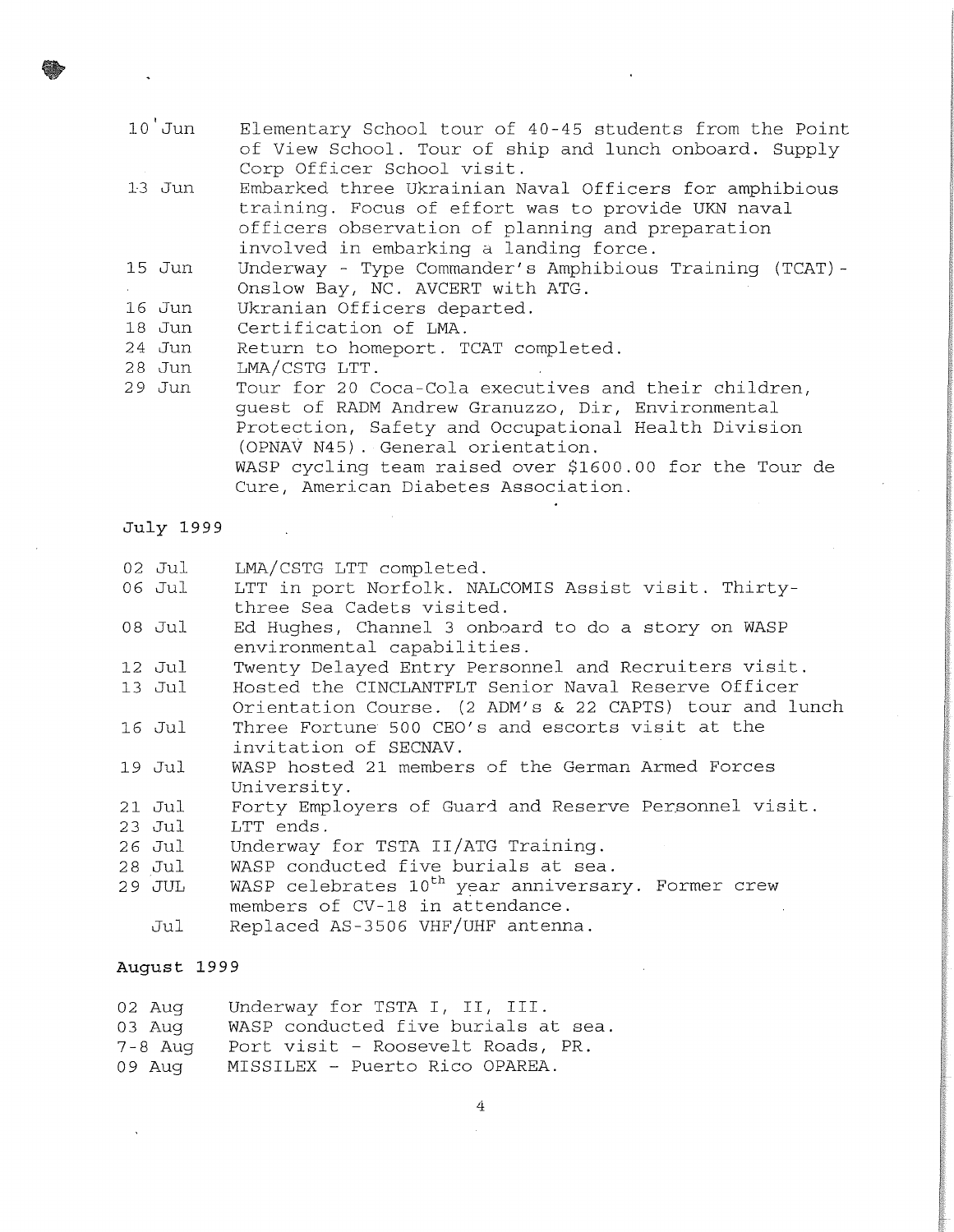- 14 Aug FEP began.
- 15 Aug TSSE (SAT) MEDEVAC Flight.
- 16 Aug TSTA and FEP completed.
- 20-26 Aug Port visit- Earle, NJ.
- 23 Aug Ammo Onload commenced.
- 26 Aug Ammo Onload finished.
- 27 Aug Arrived Naval Base Norfolk, VA. pier 5, berth 5, port side. Captain R. Enderly, COMPHIBRON EIGHT, broke his pennant on WASP. WASP won 1998 Atlantic Fleet Marjorie Sterrett Battleship Fund Award.
- 28 Aug Media coverage of TB cases onboard WASP.
- 30 Aug NEO exercise.

**September** 

- 07 Sep RADM Sutton. COMPHIBGRU TWO, broke his flag on USS WASP.
- 08 Sep WASP hosted members of the Australian Department of Defense.
- 24 Sep Twenty-four members of the Secretary of Defense Senior Executive Service (SES) grade civilians and 4 staff members visit.
- 27 Sep Combat Cargo begins prehability inspection. AN/SLQ-32 passed the ULM range.

### **October 1999**

- 06 Oct WASP hosted nine members of the German Leadership Education Center.
- 13 Oct WASP held hangar bay buffet for crew.
- 14 Oct PMINT commenced. RADM W. G. Sutton, USN, COMPHIBGRU TWO hauled down his flag.
- 15 Oct WASP held SHOTEX.
- 17 Oct Returned from PMINT, VACAPES AOR, due to Hurricane Irene, moored Pier 5.
- 18 Oct Returned to sea to continue PMINT.
- 21 Oct PMINT concluded.
- 22 Oct WASP moored, Naval Station Norfolk, VA, Pier 7, Berth 6, starboard side.
- 27 Oct Brig re-certification.
- 28 Oct Commander, Amphibious Squadron Eight's Change of Command. Captain John A. Read, USN, relieved Captain Richard H. Enderly.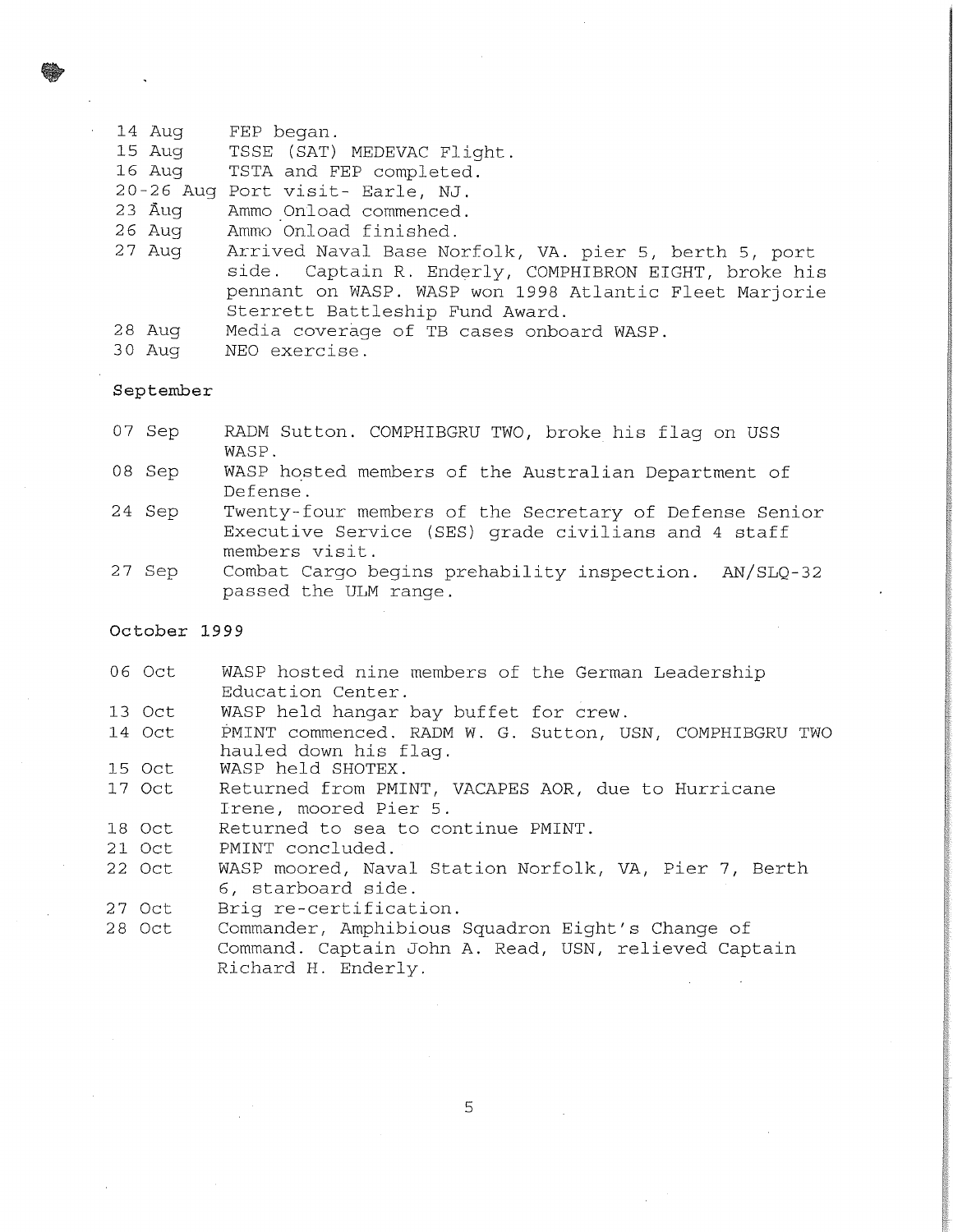# **November 1999**

| 01 Nov        | WASP visited by twelve students participating in the<br>Naval Intelligence Officer Senior Course (NIOSC).                             |
|---------------|---------------------------------------------------------------------------------------------------------------------------------------|
| 03 Nov        | WASP hosted three general officers (08) and 90<br>students, support staff, and interpreters from the                                  |
| 05 Nov        | Inter-American Defense College.<br>Hosted Ms Ulla Gudmundson, Former Deputy Chief of<br>Mission at the Swedish Delegation to Belgium. |
| 08 Nov        | CSRR starts.                                                                                                                          |
| 15 Nov        | CRC results: final grade of 99.45 received.                                                                                           |
| 16 Nov        | Hosted 32 Members of the Defense Committee of the<br>Assembly of the Western European Union.                                          |
| 19 Nov        | CSRR completed. Visited by a video project team<br>producing a video on retention.                                                    |
| 30 Nov        | MEUEX, JTFEX, SACEX/SOCEX - Joint Task Force Exercise<br>$(JTFEX)$ 00-1.                                                              |
| December 1999 |                                                                                                                                       |
| 01 Dec        | WASP arrived vicinity of Onslow Bay training area to<br>begin on-load.                                                                |

- 10 Dec 14 members of international, national, and local media. Media onboard for MEUEX/JTFEX 00-1.
- 11 Dec Media depart by LCAC to Camp Lejune for SOCEX coverage.
- 13 Dec VADM Fallon and staff onboard for JTFEX for day.
- 16 Dec MEUEX, JTFEX, SACEX/SOCEX concluded.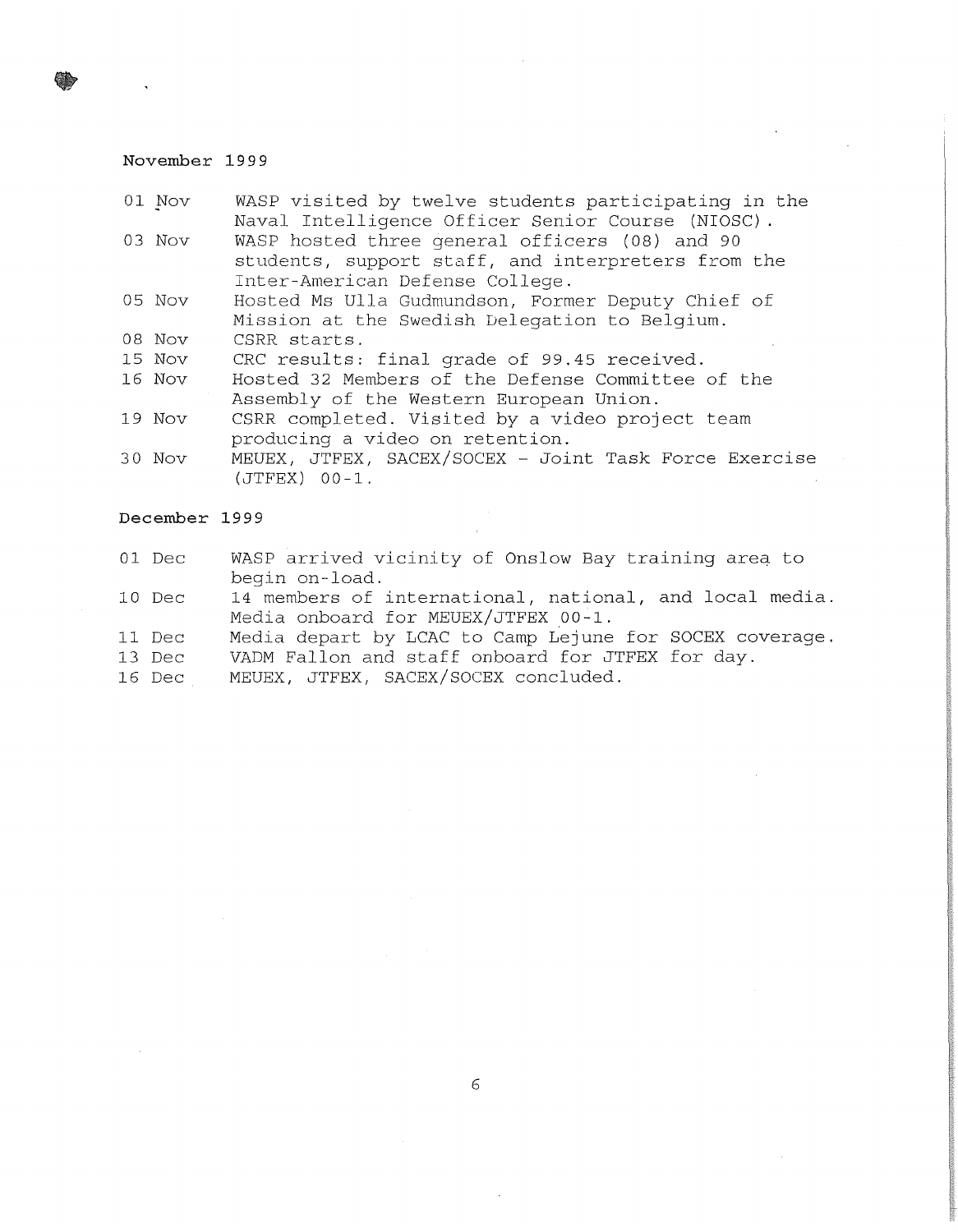#### **NARRATIVE**

## **January**

The Navy's "greatest warship" began 1999 moored to Pier 5, Berth 2 North, Naval Station Norfolk, VA for holiday leave and upkeep. On January 8, WASP held its Change of Command ceremony onboard. Captain Hugh G. Story relieved Captain Thomas J. Anderson, as the ninth Commanding Officer of USS WASP (LHD 1). On January 11, WASP completed a dead stick move to Norfolk Naval Shipyard for Ship's Restricted Availability, moored to Pier 8, Berth 2, starboard side and tropical hours began. Ships' company moved to a berthing barge. While in the yards, WASP reconstructed its cold storage, refrigeration facilities and some berthing areas. Engineering projects completed; removal and repair of more than 40 fire main valves, a total chemical flush of WASP's Collection, Holding and Transfer (CHT) system and the overhaul of all nine salt water flushing reduction stations' relief and reducing values. Quality of life projects included installation of polyurethane deck covering compound throughout the main deck general mess decks and adjoining passageways. Capt. Story held his first Captain's Call for El-E3 personnel in the Hangar Bay. The end of January brought news that WASP was selected as a runner-up for the Edward F. NEY Food Service Award.

# **February**

In February, WASP held weekly Light Offs and General Quarters training. At the end of February, WASP was notified that it had received it's second prestigious Battle Efficiency (Battle "E") award for the 1998 calendar award cycle. WASP also received the TYCOM Safety Award in the Large Afloat category. Ship's Restricted Availability continued.

#### **March**

In March, Capt. Story designating a Process Action Team (PAT) to determine feasibility of WASP increasing duty sections to more than six, an initiative of the IDTC reductions mandated by the CNO. On March 13, three Norfolk Naval Shipyard workers sustained injuries from a steam valve leak. The following day, one of the workers died from the injuries sustained. On 19 March, weekly GQ drills ended. WASP's galley reopened with a cake cutting ceremony and Light Off Assessment (LOA) began. On 25 March, LOA was completed. The next day, WASP tropical hours ended with working hours returning to normal.

Encl (3)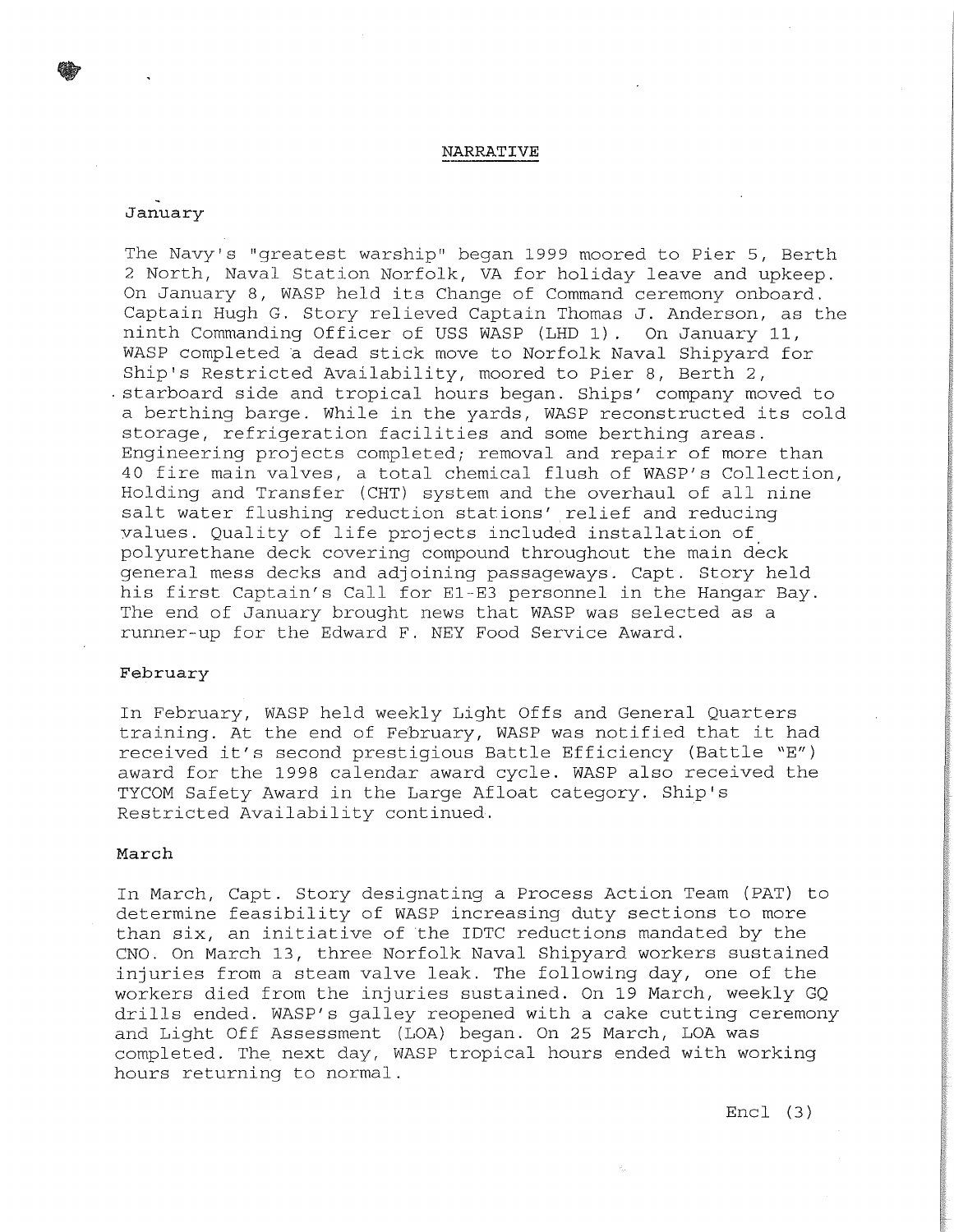# $April$ .

WASP began the first week of April with a Fast Cruise. On 07 April, Rear Admiral Sutton, COMPHIBGRU TWO embarked. WASP Light Off on 08 April. On 12 April, yard work on WASP was completed. WASP underway to Norfolk Naval Station, VA, moored Pier 7 North, Berth 5, starboard side. The next day, WASP'S Ship Store held its Grand Reopening. On 15 April, WASP light Off, but remained in six-section duty. The following week, WASP went to nine-section duty, greatly enhancing the quality of life of the crew. Halfway through April WNET-TV Channel 13, (PBS-NYC) arrived onboard for underway coverage of USS WASP for their Memorial Day special. In-<br>depth interviews with Capt. Story and HTFN depth interviews with Capt. Story and HTFN conducted. WASP held a promotion ceremony for one of its four permanently assigned Marines, Master Sergeant Combat Cargo Department's leading non-commissioned officer in charge. She became the first female Marine to be promoted to that rank while onboard a large deck amphib. On 19 April, WASP was underway for sea trials and a shake down cruise. During this time, WASP passed Engineering Qualifications (E QUAL) with less than 10 days to prepare. This qualification was completed seven weeks ahead of schedule, negating the ship having to get underway to demonstrate the underway drill phase resulting in a fuel savings of \$400,000. On 23 April, WASP arrived Mayport, Fla. and WNET new team departed. On 26 April, WASP conducted CART II/Sea Trials, which end on 28 April. WASP concluded the month of April moored Pier 7 North, Berth 5, Norfolk Naval Station, Va.

## **May**

May was an extremely busy month for WASP, starting with the replacement of the non-skid in the Well Deck. On 05 May, WASP hosted Hungarian Major General Dobo. On 11 May, Commander, Amphibious Group TWO granted a waiver for USS WASP Engineering Qualification underway demonstration, based on superior performance demonstrated by watch teams and the Engineering Training Team. Also during May, was baptized on WASP in the Foc'sle and his name was engraved on the ship's bell. During mid-May, Mr. Dan Porter (SES-6), Department of the Navy's Chief Information Officer (DON CIO), visited WASP to get a first hand look at information technology as it currently exists in the fleet. COMPHIBRON EIGHT embarked and COMSECONDFLT debarked. On 17 May, WASP hosted a group of foreign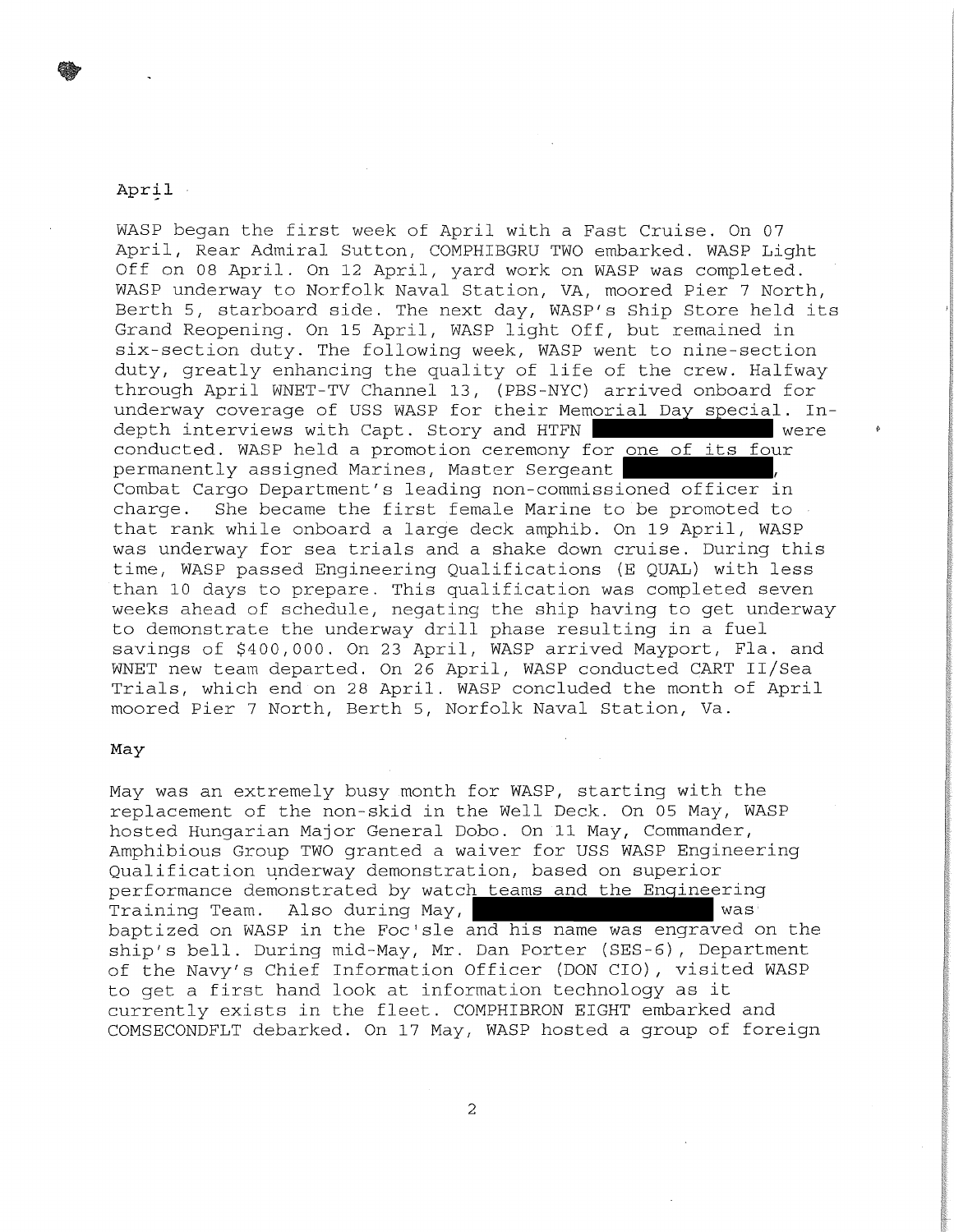Supply Officers for a tour and lunch. A Navy and Marine Corps news team embarked. The next day, WASP is underway en route Onslow Bay, NC, for onload of SPMAGTF. On 20 April, upon completion of SPMAGTF onload, WASP was underway en route New York City to participate in Fleet Week 1999. On 21 May, 46 Naval Sea Cadets arrived onboard via LCU, and 40 BEACHGRU TWO personnel May 22 was a very busy day for WASP. It began with the arrival of COMPHIBGRU TWO Public Affairs' Reservist Augmentation team onboard for Fleet Week support. One hundred fifty dayriders, 41 USMC Recruiting Station New York Delayed Entry Program members and two members of the New York Police Department arrived WASP by LCU. Embarked onboard WASP by helo included 19 members of the Navy Jr. Cadet Academy, three members of the US Merchant Marine Academy, ten personnel from COMPHIBGRU TWO and six personnel from NRD New York. On 25 May, visitors from Intrepid Museum arrived onboard. RADM Sutton, Commander, Amphibious Group TWO and Major General Richard, Deputy, Marine Force Atlantic (DEPMARFORLAN) arrived via helo. IMF distinguished visitors arrived onboard. On 26 May, the Parade of Ships commenced for arrival into New York City to begin the 12<sup>th</sup> annual Fleet Week. Media embark, including television stations ABC-NY and WNET-TV for the ride into New York Harbor. COMPHIBGRU TWO and DEPMARFORLANT, Sea Cadets, USMC Delayed Entry Program members and the New York Police Department officers departed. The next day, a local television station holds its morning show, "Good Day New York", live on the Flight Deck. Director, Spike Lee, arrived to debut his Navy Recruiting Command series of recruit commercials. Spike Lee met with the Under Secretary of the Navy, the Honorable Jerry Hultin, RADM William G. Sutton, Amphibious Group T, RADM Barbara E. McGann, Commander, Naval Recruit Command and Major General Richard, Deputy, Marine Force Atlantic. A COMREL project was completed for the Jewish Hospital and Home. On the evening of 27 May, Sailors were invited to the David Letterman show to participate in a skit, with BM1(SW) piping live on the show. On 28 May, another morning show, "Fox and Friends" was shown live from the Flight Deck. General ship visitation commenced. A second COMREL project for Holy Cross Church and Convenant School, for school for troubled youths was completed. The reenlistment of seven Sailors took place on 29 May onboard USS INTREPID Museum. General ship visitation tours continued. WASP participated in various activities including, the Seamanship Olympics, 5K runs, Search and Rescue demonstrations, NY shows, baseball games, parades, crew parties, receptions, and tours. WASP won the Elizabeth Fisher Cup for the Seamanship Olympics for overall outstanding performance for athletics, seamanship and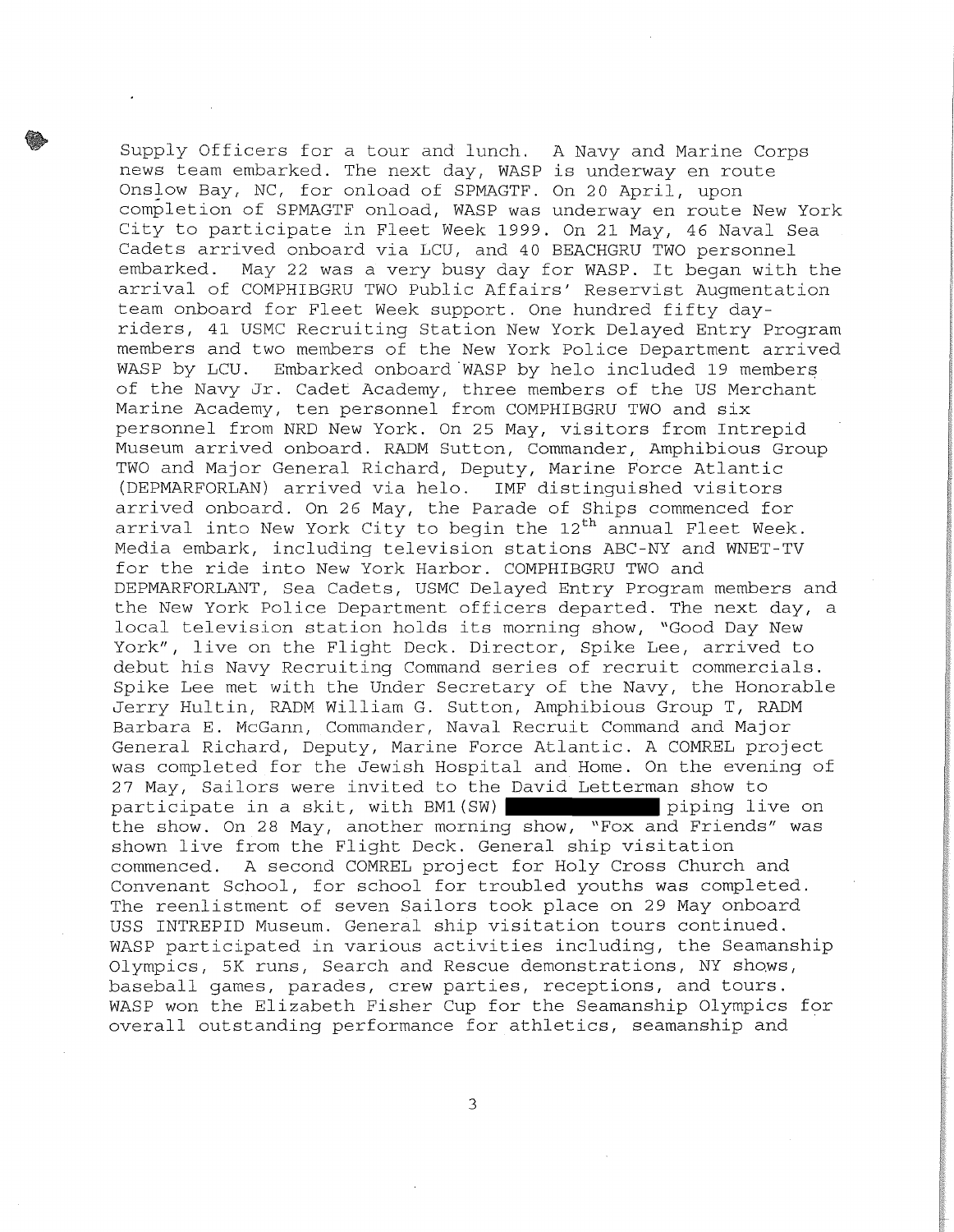extra curricular activities. On 30 May, general ship visitation continued and WNET-TV did a live shot from WASP. The Sunset Parade was held on the Flight Deck and Commander in Chief, Atlantic Fleet, Admiral J. Paul Reason was interviewed on the bridge. On 31 May, WNET-TV aired a two-hour Memorial Day special across the United States by PBS affiliates and around the world by the Armed Forces Radio ahd Television Services featuring 45 minutes of WASP packages. ACU-4 brought MTV onboard for LCAC evolutions. General ship visitation continued. CW04 | USMC, new Combat Cargo Officer arrived.

# **June**

June began with WASP still in New York for Fleet Week '99. General ship visitation continued. On 02 June, WASP departed NYC, ending Fleet Week '99. WASP went en route Onslow Bay, NC. WASP arrived Onslow Bay, NC, and offload of SPMGTF began. CPR-8 debarked and WASP was underway en route Naval Station Norfolk, Va. 05 June, WASP moored NOB, Pier 7 North. On 09 June, 90 members of the United Kingdom Joint Services Command and Staff Course (JSCSC) embarked for a tour for general orientation of amphibious ships. The next day, WASP hosted an· elementary school of 45 students from the Point of View School. The students were given a tour and lunch was served to them on the messdecks. Also on this day, WASP hosted a visit by the Supply Corps Officer School. Mid-month, WASP cycling team raises over \$1600.00 during the Tour de Cure road race, sponsored by the American Diabetes Association. WASP embarked by three Ukrainian Naval Officers for three days of amphibious training. The training focused on planning and preparation of embarking a landing force. On 14 June, WASP was underway en route Onslow Bay OPAREA for Type Commander's Amphibious Training (TCAT) and AVERT/ATG training. On 25 June, WASP returned to homeport with the completion of TCAT. On 28 June, following the recent Logistics Management Assist (LMA) visit, WASP passed her LMA with one less inspection, receiving the highest rates in recent history on the assist. WASP was the first ship in history to forego its Logistics Management Assessment. On 29 WASP hosted a group of Coca-Cola executives and their children, guests of RADM Andrew Granuzzo, Director, Environmental Protection, Safety and Occupational Health Division (OPNAV N45), for a general shipboard orientation tour.

# **July**

July started with the completion of LMA/CSTG LTT and the replacement of the AS-3506 VHF/UHF antenna by WASP's Operation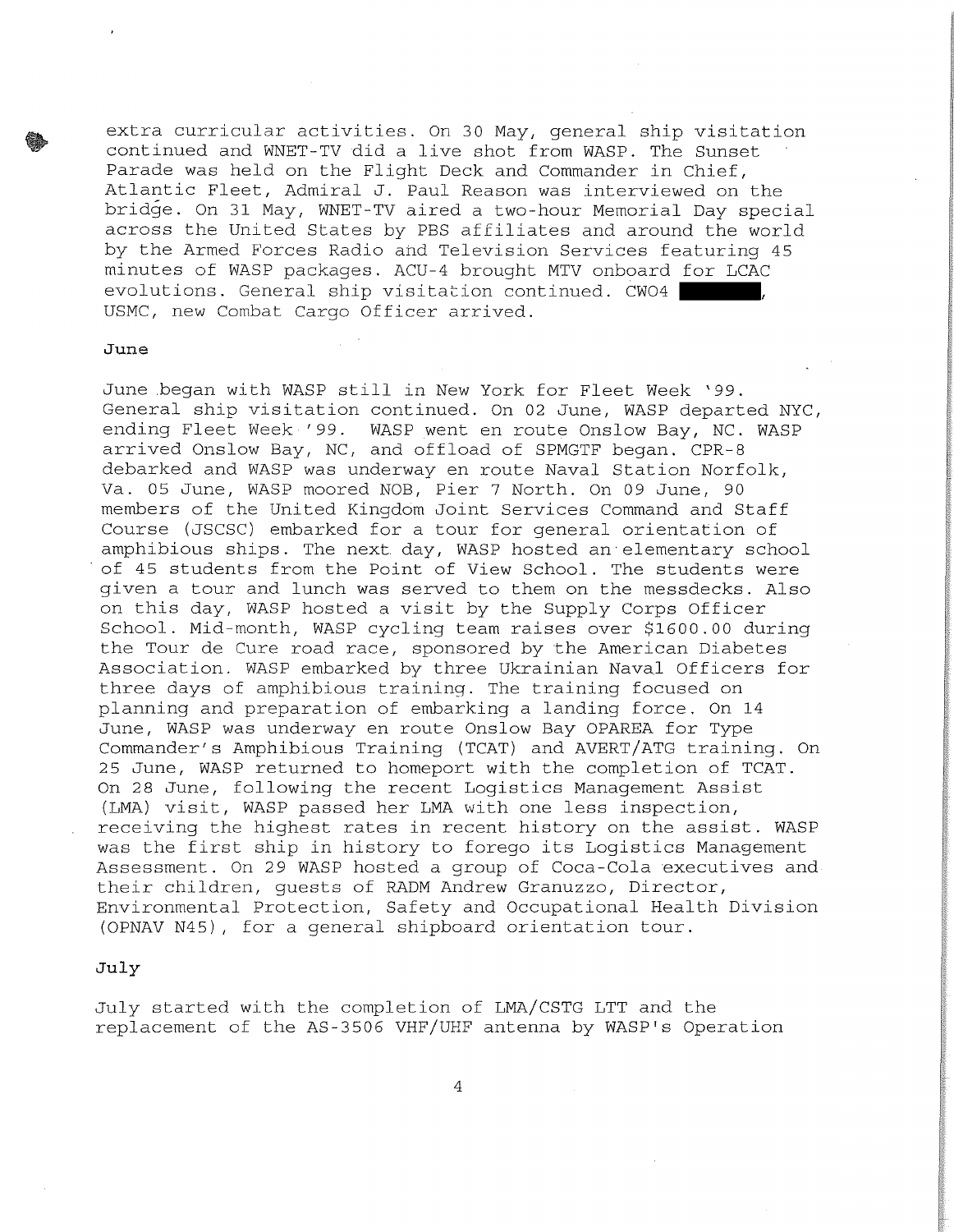Department. On 6 July, WASP hosted NALCOMIS and thirty-three Sea Cadets. On 8 July, Ed Hughes, Channel 3 reporter, conducted a story on WASP environmental capabilities. WASP is the only ship to win the CNO's Afloat Environmental Award twice back to back. On 12 July, WASP hosted 20 Delayed Entry personnel and their recruiters for a shipboard orientation visit. The following day, WASP hosted the CINCLANTFLT Senior Naval Reserve Officer Orientation Course for a tour and lunch. On 16 July, WASP was visited by three Fortune 500 CEO's and their escorts at the invitation of SECNAV. On 19 July, WASP hosted 21 members of the German Armed Forces University for an amphibious assault ship orientation visit. On 21 July, 40 employers of Guard and Reserve personnel visited WASP to get a better understanding of the role guard and reserve personnel serve in national defense. On 23 July, LTT ended. On 26 July, WASP was underway for TSTA II/ATG training. On 28 July, WASP was honored to conduct five burials at sea. (CDR M. C. Galassi, CDR J. R. Bedenbaugh, LCDR F. Guertin, Sr., LTD. S. Myers, YN3 D. E. Little) On 29 July, WASP in port Norfolk, Va., celebrating its 10<sup>th</sup> anniversary, distinguished guests included former crewmembers of USS WASP (CV-18) .

#### **August**

WASP began the month of August underway for TSTA I, II, and III. On 3 Aug, WASP conducted another five burials at sea. (QMC R. B. Brant, ENl D. L. Adkins, AN W. L. Wood, PFC J. S. Szanyi, Mrs. M. A. Tucker, dependent wife). August 7-8, WASP was inport Roosevelt Roads, Puerto Rico for a port visit. On 9 August, WASP participated in MISSILEX in the Puerto Rico OPAREA. On 14 August, FEP began. A MEDEVAC operation conducted on 15 August with the help of the US Coast Guard. Professionalism and support during the MEDEVAC flight from WASP, ensured the patient was successfully treated at Portsmouth Naval Hospital. On 20 August, WASP was in port Earle, NJ for a port visit and ammunition onload. On 27 August, WASP arrived inport Norfolk Naval Station, pier 5, berth 5 port-side. Commander, Amphibious Squadron EIGHT broke his pennant onboard WASP. WASP selected for the 1998 Atlantic Fleet Marjorie Sterrett Battleship Fund Award as the most combat ready ship in the Atlantic Fleet. August concluded with a Non-Combatant Exercise.

### **September**

September begin with WASP in port Norfolk, Va. WASP'S AN/SLQ-32 radar successfully passed the ULM range. On 7 September, RADM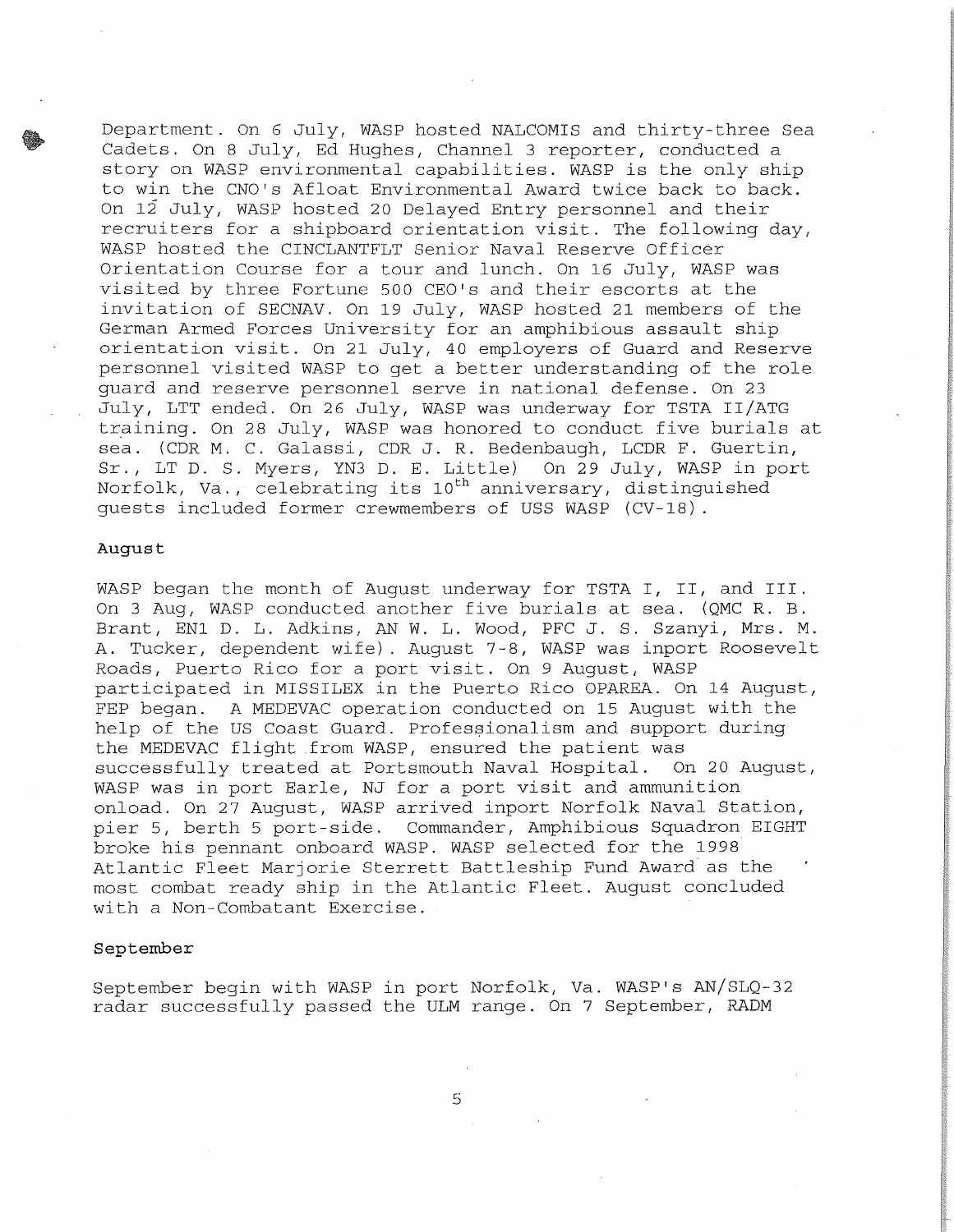Sutton, Commander, Amphibious Group TWO, broke his pennant onboard WASP. On 8 September, WASP hosted members of the Australian Department of Defense. Members included the Honorable Mr. Stephen Martin, Shadow Minister for Defense, Australian Government, RADM C.H. Simon Harrigton, Head of Australian Defense Staff, and Ms. Adrienne Mary Jackson, Counsellor, Defense Policy, Australian Department of Defense. The purpose of the visit was to give the minister an overall understanding of U.S. Command relationships, the' scale of USN air and amphibious operations and their inpact on coalition operations. On 24 September, WASP hosted 24 members of the Secretary of Defense Senior Executive Service (SES) grade civilians and their staff members. On 27 September, WASP's Combat Cargo Department began their prehability inspection of Troop spaces in preparation for the upcoming deployment.

# **October**

WASP began October in port Norfolk Naval Station. On 6 October, WASP hosted nine members of the German Leadership Education Center. In appreciation of the hard work and dedication of the WASP crew, the Supply Department held a Hangar Bay buffet. On 14 October, COMPHIBGRU TWO, RADM W. G. Sutton hauled down his flag. WASP got underway for PMINT in the Virginia OPAREA. On 15 Oct, WASP's Medical department conducted SHOTEX. The entire crew was brought in for flu shots and pre-deployment screening. During the 11 hour SHOTEX, a total of 1,048 crewmembers had their records updated. On 17 October, WASP was brought into port due to the threat of Hurricane Irene. On 18 October, with the threat passed, WASP returned to sea to continue PMINT. On 21 October, PMINT concluded and WASP moored, Naval Station Norfolk, Va., pier 7, berth 6, starboard side on 22 October. WASP's brig obtains recertification qualification in preparation of the upcoming deployment. October concluded with Commander, Amphibious Squadron EIGHT Change of Command being held onboard WASP. Captain John A. Read, USN relieved Captain Richard H. Enderly, USN.

## **November**

On 1 November, WASP hosted a ship tour for 12 students participating in the Naval Intelligence Officer Senior Course (NOISC) to familiarize students with the current afloat intelligence systems used in an operational environment. On 3 November, WASP hosted three general officers (08 equivalent) and 90 students, support staff and interpreters from Latin America, the Caribbean, Canada and the US consisting of military and